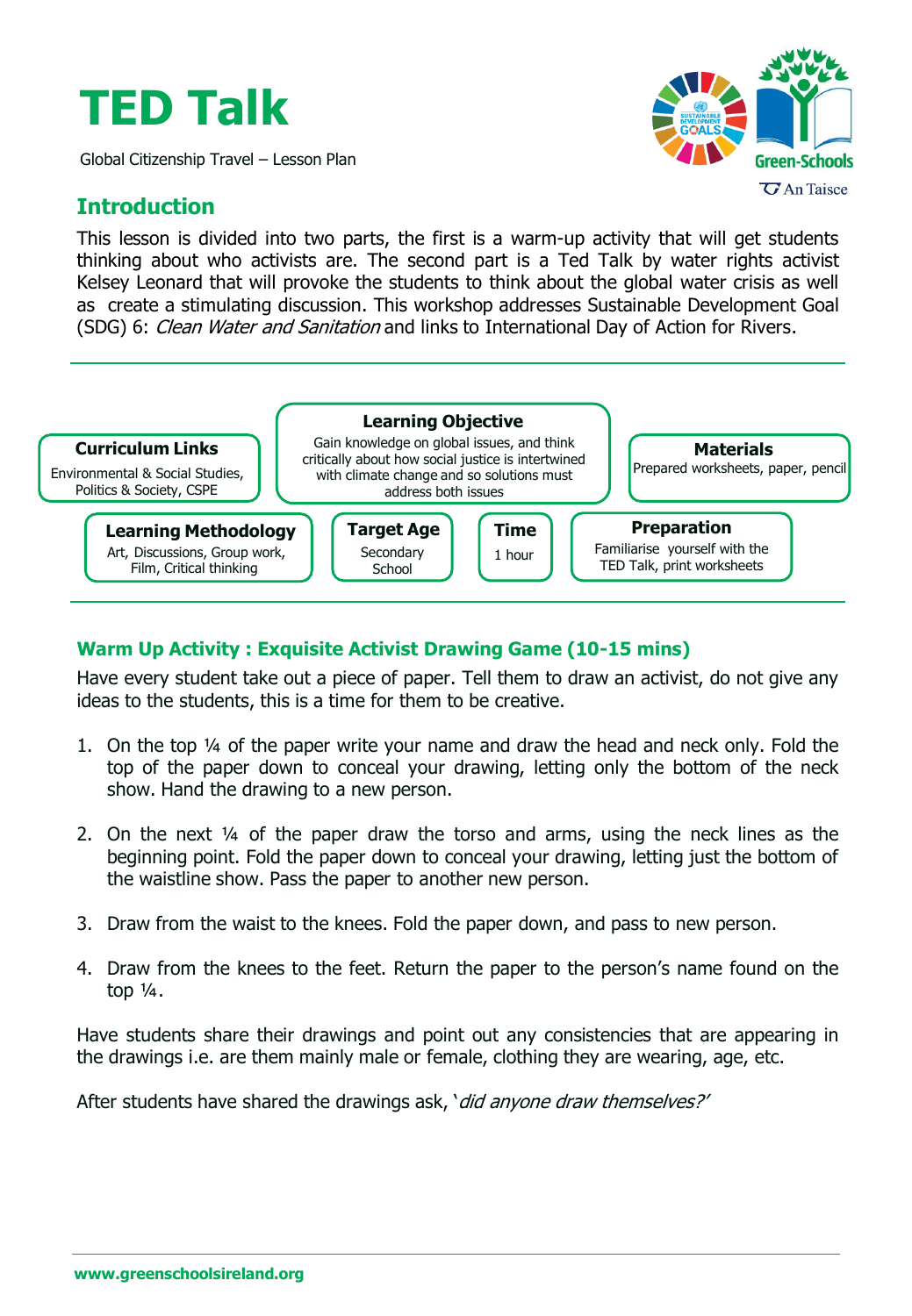



# **TED Talk**

i) What do we know about TED Talks?

Ask the students who has watched a Ted Talk before, if they have can they remember what it was about. Explain that TED Talk stands for technology, education, design and the organization is dedicated to researching and sharing knowledge that matters through short talks and presentations. Their goal is to inform and educate global audiences in an accessible way. TED Talks have been given by notable people such as Bill Gates, Bono, and even Stephen Hawking.

#### ii) TED Talk: Why lakes and rivers should have the same rights as [humans](https://www.ted.com/talks/kelsey_leonard_why_lakes_and_rivers_should_have_the_same_rights_as_humans?language=en)

Pass out TED Talk worksheet and share only the title of the TED Talk that will be shown, allow students time to answer question 1 on the worksheet. Next, share the speaker's name and their credentials/background (question 2 on worksheet), found below the video. Then play the video and allow students to answer remainder of questions on the worksheet. When video has finished allow time for students to answer all other questions on the worksheet.



#### iii) Discussion

Now that you have watched the video ask students to share their answers from the worksheet. Ask open ended questions that related to the talk to provoke a conversation amongst the students.

#### iv) Wrap-Up

Remind students of QR code on bottom of worksheet which can be accessed using the camera app on any phone for more information. The QR code will take them to the official Ted Talk website where the video is, and underneath the video has more information about the speaker. When the photo of the speaker is clicked on it will take them to a new page that has further information about the speaker.



#### v) Follow-Up

If students take an interest in any of the topics encourage them to make further curriculum links to other classes through projects, presentations, etc.